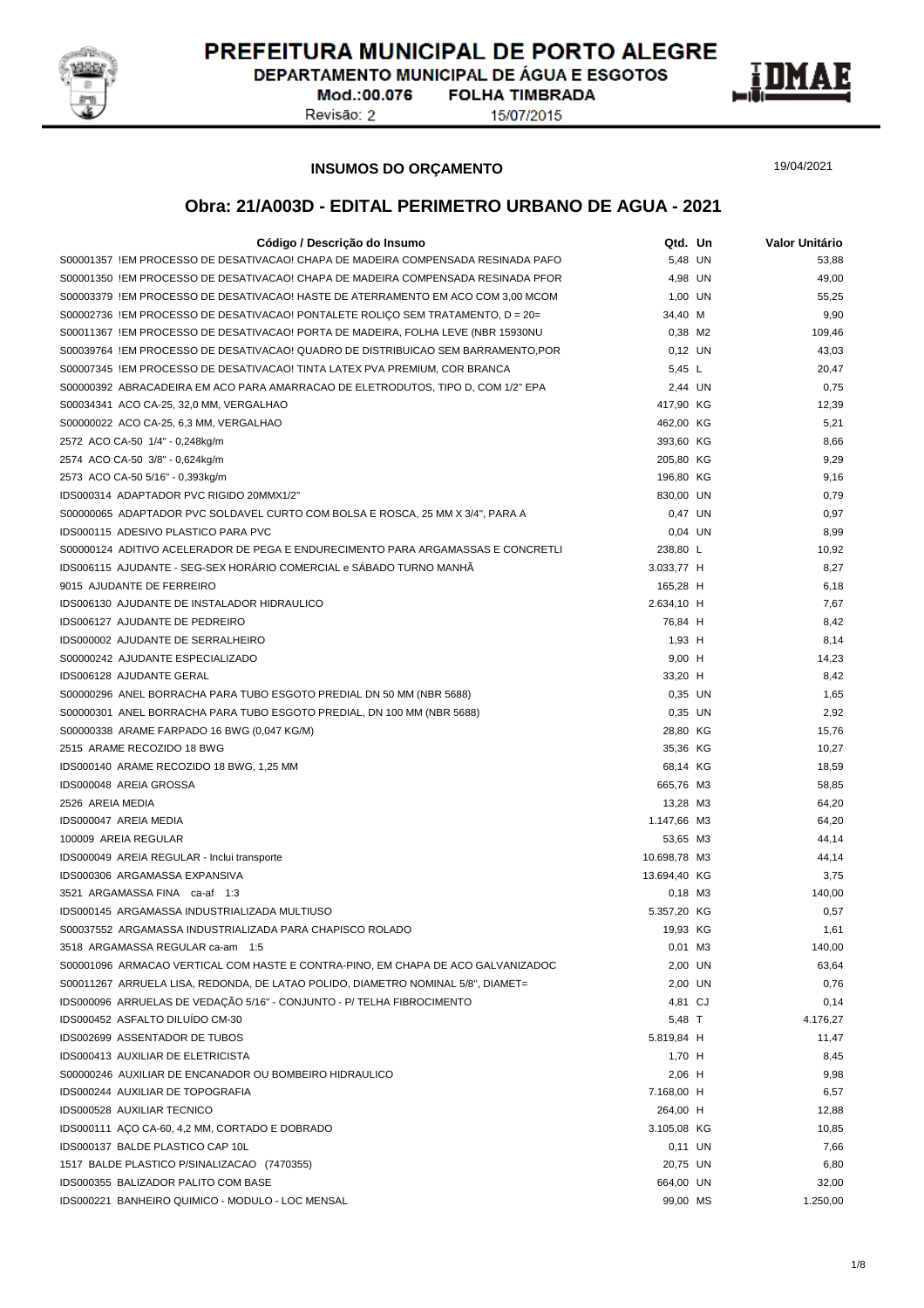

DEPARTAMENTO MUNICIPAL DE ÁGUA E ESGOTOS **FOLHA TIMBRADA** 

Mod.:00.076 Revisão: 2

15/07/2015



### **INSUMOS DO ORÇAMENTO**

19/04/2021

| Código / Descrição do Insumo                                                             | Qtd. Un             | <b>Valor Unitário</b> |
|------------------------------------------------------------------------------------------|---------------------|-----------------------|
| IDS000082 BASALTO IRREGULAR                                                              | 339,55 M2           | 41,73                 |
| 2501 BETONEIRA 320L MOTOR 3HP<br><b>LOCACAO</b>                                          | 1,28 $\overline{D}$ | 35,10                 |
| IDS000093 BETONEIRA 320L MOTOR 3HP ELETRICO - LOCACAO                                    | 4,80 H              | 4,20                  |
| IDS000168 BETONEIRA 320L MOTOR 3HP ELETRICO - LOCAÇÃO                                    | 1,04 $\overline{D}$ | 35,10                 |
| IDS000647 BLASTER                                                                        | 342,36 H            | 11,50                 |
| IDS000181 BLOCO CONCRETO SEXTAVADO P/PAVIM. E=8cm                                        | 830,00 M2           | 41,23                 |
| S00000654 BLOCO DE VEDACAO DE CONCRETO 19 X 19 X 39 CM (CLASSE C - NBR 6136)             | 12,08 UN            | 3,87                  |
| IDS000066 BOCAL/SOQUETE/RECEPTACULO DE PORCELANA                                         | 0,42 UN             | 3,96                  |
| 1021 BOMBA DE DRENAGEM 1,6 HP<br>LOCACAO                                                 | 12,45 D             | 18,00                 |
| IDS000152 BOMBA SUBMERSIVEL P/ DRENAGEM/ESGOTAMENTO ELET TRIFASICA ATÉ 5CV               | 56,08 H             | 1,94                  |
| <b>IDS000059 BRITA 1</b>                                                                 | 753,00 M3           | 53,64                 |
| 2528 BRITA 1 OU 2                                                                        | 48,82 M3            |                       |
| <b>IDS000112 BRITA 2</b>                                                                 | 1.041,77 M3         | 53,64                 |
| IDS000160 BRITA GRADUADA                                                                 |                     | 53,64                 |
|                                                                                          | 255,64 M3           | 54,05                 |
| IDS000307 BROCA INTEGRAL S/12 - 0,80M                                                    | 0,81 UN             | 850,00                |
| IDS000308 BROCA INTEGRAL S/12 - 1,60M                                                    | 0,81 UN             | 930,00                |
| IDS000309 BROCA INTEGRAL S/12 - 2,40M                                                    | 0,81 UN             | 1.020,00              |
| S00011950 BUCHA DE NYLON SEM ABA S6, COM PARAFUSO DE 4,20 X 40 MM EM ACO ZINCROS         | 0,24 UN             | 0,31                  |
| S00039176 BUCHA EM ALUMINIO, COM ROSCA, DE 1", PARA ELETRODUTO                           | 2,00 UN             | 0,93                  |
| IDS000443 CABO DE AÇO GALVANIZADO - DN 9,53MM (3/8")                                     | 2.656,00 M          | 2,78                  |
| S00000857 CABO DE COBRE NU 16 MM2 MEIO-DURO                                              | 3,00 M              | 11,29                 |
| S00000981 CABO DE COBRE, FLEXIVEL, CLASSE 4 OU 5, ISOLACAO EM PVC/A, ANTICHAMACO         | 8,40 M              | 3,12                  |
| S00001014 CABO DE COBRE, FLEXIVEL, CLASSE 4 OU 5, ISOLACAO EM PVC/A, ANTICHAMACO         | 3,78 M              | 1,74                  |
| S00000979 CABO DE COBRE, FLEXIVEL, CLASSE 4 OU 5, ISOLACAO EM PVC/A, ANTICHAMACO         | 1,81 M              | 11,50                 |
| S00000983 CABO DE COBRE, RIGIDO, CLASSE 2, ISOLACAO EM PVC/A, ANTICHAMA BWF-B,45         | $10,08$ M           | 1,05                  |
| IDS000098 CADEADO LATÃO CROMADO H: 35mm 5 PINOS                                          | $0,05$ UN           | 26,20                 |
| S00004433 CAIBRO NAO APARELHADO *7,5 X 7,5 * CM, EM MACARANDUBA, ANGELIM OU EQUD         | 19,22 M             | 19,90                 |
| 2544 CAIBRO PINHO 3a. 8 x 8cm                                                            | 8,30 M              | 29,25                 |
| S00003279 CAIXA INSPECAO, CONCRETO PRE MOLDADO, CIRCULAR, COM TAMPA, $D = 60^{\circ}$ CM | 0,24 UN             | 110,20                |
| S00001062 CAIXA INTERNA/EXTERNA DE MEDICAO PARA 1 MEDIDOR TRIFASICO, COM VISOR, D        | 1,00 UN             | 277,18                |
| S00001871 CAIXA OCTOGONAL DE FUNDO MOVEL, EM PVC, DE 3" X 3", PARA ELETRODUTO FC         | 0,94 UN             | 3,61                  |
| IDS000315 CAIXA PADRÃO DMAE (HIDROMETRO)                                                 | 996,00 UN           | 67,00                 |
| S00011712 CAIXA SIFONADA PVC, 150 X 150 X 50 MM, COM GRELHA QUADRADA BRANCA (NB          | 0,24 UN             | 40,45                 |
| IDS000247 CALCARIO DOLOMITICO                                                            | 4,62 KG             | 0,07                  |
| IDS004759 CALCETEIRO - SEG-SEX HORÁRIO COMERCIAL e SÁBADO TURNO MANHÃ                    | 3.057,20 H          | 9,50                  |
| 16008 CAMINHAO BASCULANTE<br><b>LOCACAO</b>                                              | 46,13 H             | 111,60                |
| IDS000032 CAMINHÃO BASCULANTE S/ MOTORISTA - LOCACAO                                     | 4.415,83 H          | 111,60                |
| IDS000424 CAMINHÃO CARROCEIRA COM CAPACIDADE DE 15 T - 18 KW                             | 31,62 H             | 152,70                |
| IDS000164 CAMINHÃO PIPA 6000L C/ ESPARGIDOR S/ MOTORISTA                                 | $2,88$ H            | 140,12                |
| IDS000406 CAMINHÃO PLATAFORMA 8 X 2 PBT 29.000 KG COM MOTORISTA                          | 2.304,39 H          | 140,72                |
| IDS000487 CAMINHÃO TIPO MUNCK CAP 6T ALCANCE 9,70 M S/ OPERADOR                          | 102,22 H            | 138,97                |
| S00000574 CANTONEIRA (ABAS IGUAIS) EM FERRO GALVANIZADO, 38,1 MM X 3,17 MM (L            | 211,20 M            | 27,40                 |
| IDS000103 CANTONEIRA AÇO ABAS IGUAIS- E=1,8"                                             | 2,78 KG             | 8,25                  |
| IDS000278 CAP - CIMENTO ASFALTICO PETROLEO 50/70 - INCLUSO TRANSPORTE                    | 59,76 T             | 2.984,56              |
| S00001167 CAP OU TAMPAO DE FERRO GALVANIZADO, COM ROSCA BSP, DE 4"                       | 4,00 UN             | 84,34                 |
| S00001207 CAP, PVC PBA, JE, DN 100 / DE 110 MM, PARA REDE DE AGUA (NBR 10351)            | 4,00 UN             | 32,23                 |
| 9003 CARPINTEIRO                                                                         | 481,72 H            | 7,78                  |
| S00006117 CARPINTEIRO AUXILIAR                                                           | 4,52 H              | 10,97                 |
| IDS000130 CARPINTEIRO DE ESQUADRIA                                                       | 174,98 H            | 8,95                  |
| IDS001213 CARPINTEIRO DE FORMAS                                                          | 2.450,55 H          | 10,03                 |
| S00002711 CARRINHO DE MAO DE ACO CAPACIDADE 50 A 60 L, PNEU COM CAMARA                   | 0,64 UN             | 146,51                |
| IDS000478 CAVALETE DE MADEIRA PARA SINALIZAÇÃO                                           | 8.300,00 UN         | 9,75                  |
| IDS000311 CAVALETE KIT PADRÃO DMAE - GALVANIZADO                                         | 830,00 CJ           | 119,55                |
|                                                                                          |                     |                       |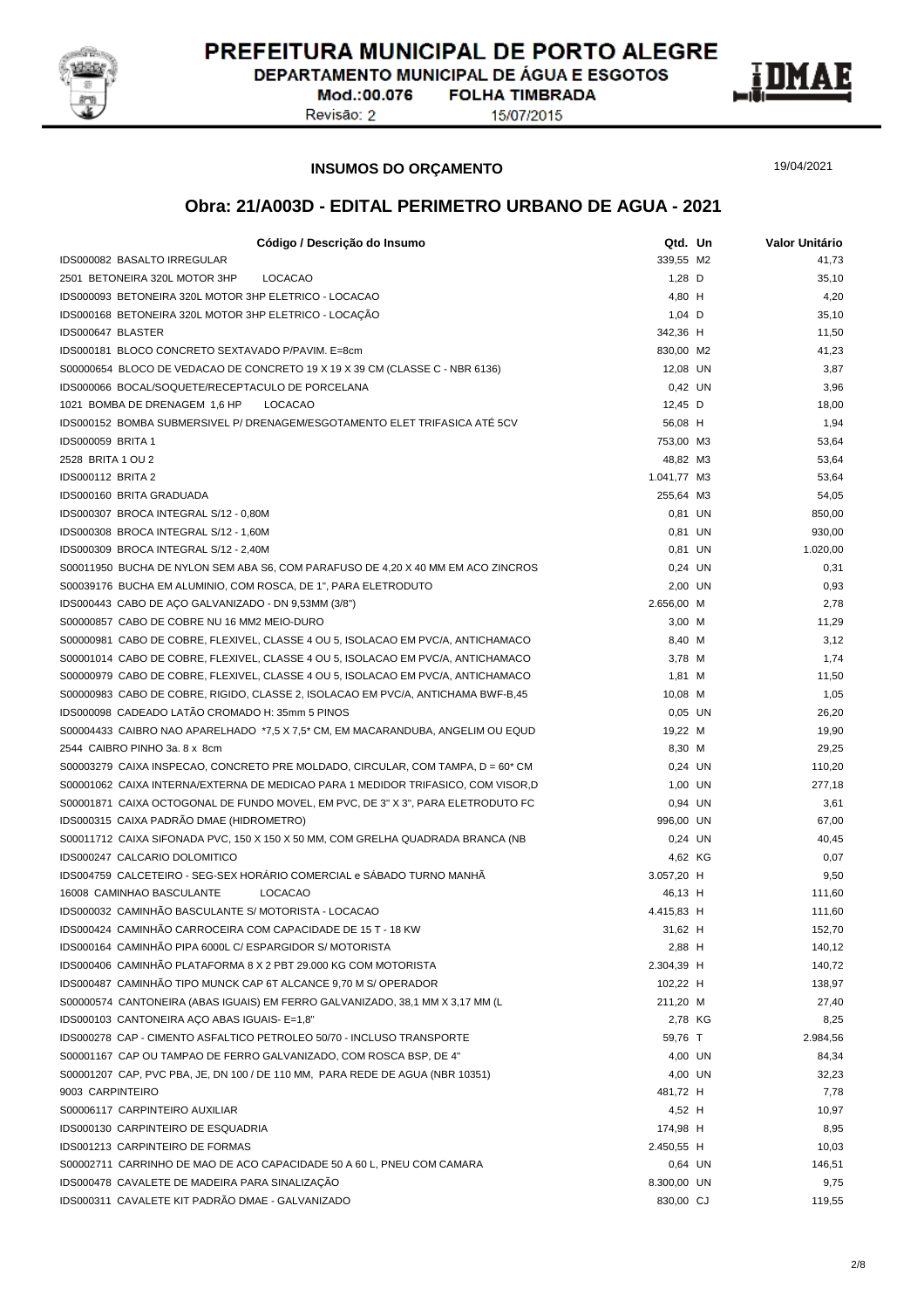

DEPARTAMENTO MUNICIPAL DE ÁGUA E ESGOTOS **FOLHA TIMBRADA** 

Mod.:00.076 Revisão: 2

15/07/2015



#### **INSUMOS DO ORÇAMENTO**

19/04/2021

| Código / Descrição do Insumo                                                                  | Qtd. Un          | Valor Unitário |
|-----------------------------------------------------------------------------------------------|------------------|----------------|
| IDS000027 CEEE TARIFA BASICA TB ENERGIA ELETRICA                                              | 8.400,00 UN      | 0,55           |
| IDS000095 CHAPA DE MADEIRA COMPENSADA PLASTIFICADA P/ FORMA 2,44x1,10 E=10mm                  | 3,54 M2          | 24,72          |
| IDS000053 CHUVEIRO DUCHA                                                                      | 0.47 UN          | 64,90          |
| IDS000076 CIMENTO BRANCO                                                                      | 10,14 KG         | 4,01           |
| IDS000114 CIMENTO PORTLAND COMPOSTO CP II-32                                                  | 408.091,22 KG    | 0,68           |
| 2524 CIMENTO PORTLAND POZOLAMICO 320                                                          | 17.719,20 KG     | 0,62           |
| S00000420 CINTA CIRCULAR EM ACO GALVANIZADO DE 150 MM DE DIAMETRO PARA FIXACAOME              | 2,00 UN          | 19,18          |
| IDS000397 COLAR DE TOMADA FLANGEADO SAIDA DN 100 mm TREPANAÇÃO                                | 32,00 UN         | 1.123,50       |
| 100141 COMPACTADOR TIPO SAPO MOTOR A DIESEL S/ OPERADOR                                       | 52,29 H          | 17,26          |
| IDS000148 COMPRESSOR DE AR DIESEL REBOCAVEL 210PCM                                            | 3.258,16 H       | 18,75          |
| IDS000219 COMPRESSOR DE AR DIESEL REBOCAVEL S/ OPERADOR                                       | 66,07 H          | 34,71          |
| IDS005652 CONCRETO NAO ESTRUTURAL (SEM LANÇAMENTO)                                            | 0,69 M3          | 314,85         |
| IDS000088 CONCRETO PRE-MISTURADO FCK 15 MPA                                                   | 52,86 M3         | 320,00         |
| IDS000235 CONCRETO PRE-MISTURADO FCK 40 MPA                                                   | 208,95 M3        | 405,71         |
| S00012010 CONDULETE EM PVC, TIPO "B", SEM TAMPA, DE 1/2" OU 3/4"                              | $0,12$ UN        | 8,49           |
| S00012016 CONDULETE EM PVC, TIPO "LB", SEM TAMPA, DE 1/2" OU 3/4"                             | 0,35 UN          | 9,35           |
| IDS000039 CONE DE PVC PARA SINALIZAÇÃO                                                        | 290,96 UN        | 78,60          |
| S00001539 CONECTOR METALICO TIPO PARAFUSO FENDIDO (SPLIT BOLT), PARA CABOS ATE                | 8,00 UN          | 5,54           |
| S00001607 CONJUNTO ARRUELAS DE VEDACAO 5/16" PARA TELHA FIBROCIMENTO (UMA ARRUME              | 11,55 CJ         | 0,14           |
| IDS000347 CONJUNTO PORCA UNIÃO TUBETE DN 40 MM                                                | 830,00 CJ        | 19,09          |
| IDS000078 CONTAINER ESCR. C/ SANITARIO APROX. 13M2                                            | 84,00 MS         | 520,00         |
| IDS000356 CUB PONDERADO PARA PIS (PROJETO DE INTERESSE SOCIAL)                                | 84,00 M2         | 1.855,70       |
| S00012034 CURVA 180 GRAUS, DE PVC RIGIDO ROSCAVEL, DE 3/4", PARA ELETRODUTO                   | 2,00 UN          | 4,01           |
| IDS000058 CURVA 90 CURTA PVC ESGOTO 100MM                                                     | 0,35 UN          | 22,56          |
| S00001870 CURVA 90 GRAUS, LONGA, DE PVC RIGIDO ROSCAVEL, DE 1/2", PARA ELETRO                 | 0.47 UN          | 2,31           |
| S00001879 CURVA 90 GRAUS, LONGA, DE PVC RIGIDO ROSCAVEL, DE 3/4", PARA ELETRO                 | $0,12$ UN        | 2,34           |
| S00025968 DENTE PARA FRESADORA                                                                | 85,14 UN         | 35,11          |
| IDS002355 DESENHISTA                                                                          | 1.327,20 H       | 19,11          |
| IDS000010 DIGITADOR                                                                           | 264,00 H         | 13,32          |
| S00013887 DISCO DE CORTE DIAMANTADO SEGMENTADO PARA CONCRETO, DIAMETRO DE 350FUR              | $0,20$ UN        | 472,33         |
| IDS000097 DISJUNTOR TIPO NEMA MONOPOLAR 10 ATÉ 30 A                                           | 0,76 UN          | 11,00          |
| S00002392 DISJUNTOR TIPO NEMA, TRIPOLAR 10 ATE 50A, TENSAO MAXIMA DE 415 V                    | 1,00 UN          | 73,84          |
| IDS000026 DMAE TARIFA BASICA TB PREÇO BASICO PB                                               | 1.680,00 UN      | 3,75           |
| S00002432 DOBRADICA EM ACO/FERRO, 3 1/2" X 3", E= 1,9 A 2 MM, COM ANEL, TAMP                  | 0,71 UN          | 23,97          |
| IDS000067 DOBRADIÇA AÇO ZINCADO 3 X 2" SEM ANEIS                                              | 1,14 UN          | 8,12           |
| <b>IDS002436 ELETRICISTA OU OFICIAL ELETRICISTA</b>                                           | 143,00 H         | 11,03          |
| 100252 ELETRODO 22 CM D = 1/8 "                                                               | 6,30 KG          | 18,00          |
| S00002685 ELETRODUTO DE PVC RIGIDO ROSCAVEL DE 1 ", SEM LUVA                                  | 8,00 M           | 6,50           |
| S00002673 ELETRODUTO DE PVC RIGIDO ROSCAVEL DE 1/2 ", SEM LUVA                                | $3,35$ M         | 3,34           |
| S00002674 ELETRODUTO DE PVC RIGIDO ROSCAVEL DE 3/4 ", SEM LUVA                                | $1,08$ M         | 4,16           |
| 2532 EMULSAO DESMOLDANTE                                                                      | $3,15 \text{ L}$ | 6,90           |
| IDS000394 EMULSÃO ASFÁLTICA RR-1C - INCLUSO TRANSPORTE                                        | 4,13 T           | 2.975,00       |
| S00002696 ENCANADOR OU BOMBEIRO HIDRAULICO                                                    | 4,71 H           | 14,09          |
| IDS004083 ENCARREGADO                                                                         | 135,94 H         | 21,03          |
| IDS000075 ENGATE OU RABICHO FLEXIVEL PLASTICO (PVC OU ABS) BRANCO 1/2" X 30CM                 | 7,02 UN          | 4,41           |
| IDS000004 ENGENHEIRO JUNIOR OU ARQUITETO                                                      | 5.368,82 H       | 34,72          |
| IDS000037 EQUIPAMENTO DE COMPUTADOR                                                           | 2.119,20 H       | 1,35           |
| IDS000425 ESCAVADEIRA HIDRÁULICA 155 HP CAPACIDADE 1,20 M3 C/ OPERADOR                        | 296,41 H         | 158,17         |
| IDS000089 ESCORA DE EUCALIPTO                                                                 | 1.983,28 M       | 3,84           |
| IDS000423 ESCORAMENTO BLINDADO PESADO- CONJ. METÁLICO BLINDAGEM 3,00 X 2,40 m                 | 4,78 M           | 9,09           |
| IDS000404 ESPARGIDOR ASFALTO PRESSUR, TANQ 6 M <sup>3</sup> , AQUEC, ESPARGIDORA 3,6 C/ OPERA | 24,90 H          | 189,91         |
| IDS000369 ESPAÇADOR PLÁSTICO TIPO CADEIRINHA                                                  | 180,00 UN        | 0,28           |
| IDS000038 ESTAÇÃO TOTAL - TOPOGRAFIA - LOCAÇÃO                                                | 16,14 MS         | 1.200,00       |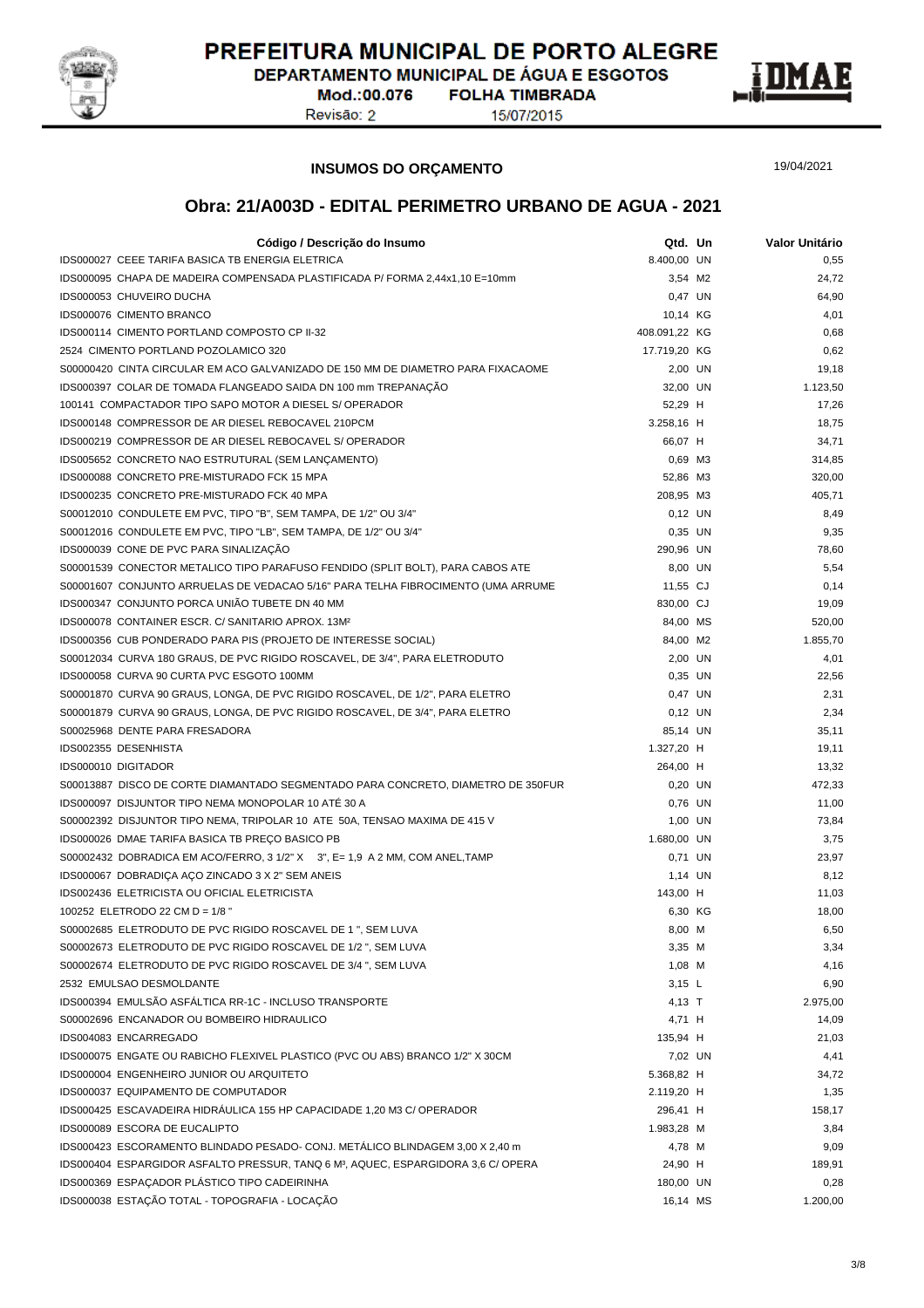

DEPARTAMENTO MUNICIPAL DE ÁGUA E ESGOTOS

Mod.:00.076 Revisão: 2

**FOLHA TIMBRADA** 15/07/2015



#### **INSUMOS DO ORÇAMENTO**

19/04/2021

| Código / Descrição do Insumo                                                       | Qtd. Un     | Valor Unitário |
|------------------------------------------------------------------------------------|-------------|----------------|
| IDS000106 FECHADURA DE SOBREPOR FERRO PINTADO CHAVE GRANDE                         | 0,33 UN     | 16,00          |
| S00003080 FECHADURA ESPELHO PARA PORTA EXTERNA, EM ACO INOX (MAQUINA, TESTA ETES   | $0,24$ CJ   | 51,99          |
| S00003097 FECHADURA ROSETA REDONDA PARA PORTA DE BANHEIRO, EM ACO INOX (MAQUINAT   | $0,35$ CJ   | 58,21          |
| IDS000022 FERREIRO                                                                 | 196,32 H    | 10,08          |
| IDS000341 FERTILIZANTE ORGANICO COMPOSTO                                           | 30,80 KG    | 1,32           |
| IDS000107 FIO DE COBRE ISOLADO PARALELO 2 x 2,5 mm2 - TIPO PLASTIFLEX OU SIMILAR   | 4,91 M      | 3,74           |
| S00000937 FIO DE COBRE, SOLIDO, CLASSE 1, ISOLACAO EM PVC/A, ANTICHAMA BWF-B,SEC   | 27,00 M     | 6,93           |
| 8575 FIO SINGELO 1.5mm2 - 750V                                                     | 207,50 M    | 1,27           |
| S00000406 FITA ACO INOX PARA CINTAR POSTE, $L = 19$ MM, $E = 0.5$ MM (ROLO DE 30M) | 0,13 UN     | 73,62          |
| IDS000110 FITA ISOLANTE ADESIVA ANTI-CHAMA 19mm x 5 METROS                         | 0.85 UN     | 2,41           |
| IDS000228 FITA SUBTERRANEA P/ ADUTORA                                              | 297,00 M    | 8,78           |
| IDS000073 FITA VEDA ROSCA EM ROLOS DE 18 MM X 10 M (L X C)                         | 0,92 UN     | 4,51           |
| IDS000367 FORNECIMENTO DE CONCRETO USINADO FCK 35 MPA                              | 2,88 M3     | 309,65         |
| IDS000368 FORNECIMENTO DE FIBRAS DE AÇO                                            | 90,54 KG    | 5,66           |
| IDS000370 FORNECIMENTO DE GANCHO OLHAL DE SUSPENSÃO C/ TUBO ROSQUEAVEL             | 18,00 UN    | 34,48          |
| S00011587 FORRO DE PVC LISO, BRANCO, REGUA DE 10 CM, ESPESSURA DE 8 MM A 10 MMCO   | 6,60 M2     | 96,83          |
| IDS000091 FOSSA SEPTICA 10 PESSOAS RESID. P.DMAE                                   | 1,00 UN     | 4.078,81       |
| IDS000479 FRESADORA DE ASFALTO A FRIO SOBRE RODAS FRESAGEM DE 1.0 M C/ OPERADOR    | 11,00 H     | 357,27         |
| IDS000215 GRAMA EM PLACAS                                                          | 238,50 M2   | 14,09          |
| S00005076 GRAMPO DE ACO POLIDO 1 " X 9                                             | 56,44 KG    | 18,52          |
| IDS000135 GRAXA LUBRIFICANTE                                                       | 0,20 KG     | 21,21          |
| 2536 GUIA PINHO 3a. 2,5 x 15cm - 1 x 6"                                            | 30,24 M     | 15,79          |
| S00007370 GUINCHO MANUAL DE ARRASTE CAPACIDADE DE 2 T COM 20 M DE CABO DE AÇO(L    | $0,09$ H    | 1,24           |
| IDS000310 HIDRANTE DE COLUNA COMPLETO DN 100                                       | 16,00 UN    | 3.802,00       |
| IDS000303 IMPRESSÃO P&B e COLORIDA A4 - LASER                                      | 1.829,28 UN | 1,40           |
| IDS002698 INSTALADOR HIDRAULICO                                                    | 3.552,80 H  | 9,96           |
| IDS000065 INTERRUPTOR SOBREPOR 1 TECLA SIMPLES                                     | 0,21 UN     | 10,65          |
| S00038068 INTERRUPTORES SIMPLES (2 MODULOS) 10A, 250V, CONJUNTO MONTADO PARA EMX   | $0,12$ UN   | 16,36          |
| S00038071 INTERRUPTORES SIMPLES (3 MODULOS) 10A, 250V, CONJUNTO MONTADO PARA EMX   | $0,12$ UN   | 19,56          |
| S00011190 JANELA BASCULANTE, ACO, COM BATENTE/REQUADRO, 60 X 60 CM (SEM VIDROS)    | 1,70 UN     | 149,00         |
| IDS025964 JARDINEIRO - SEG-SEX HORÁRIO COMERCIAL e SÁBADO TURNO MANHÃ              | 131,21 H    | 9,79           |
| S00003529 JOELHO PVC, SOLDAVEL, 90 GRAUS, 25 MM, PARA AGUA FRIA PREDIAL            | 1,39 UN     | 0,81           |
| S00003517 JOELHO PVC, SOLDAVEL, BB, 90 GRAUS, DN 40 MM, PARA ESGOTO PREDIAL        | 1,18 UN     | 3,75           |
| S00003524 JOELHO PVC, SOLDAVEL, COM BUCHA DE LATAO, 90 GRAUS, 25 MM X 3/4", PARP   | 1,18 UN     | 8,02           |
| S00003526 JOELHO PVC, SOLDAVEL, PB, 90 GRAUS, DN 50 MM, PARA ESGOTO PREDIAL        | $0,12$ UN   | 2,58           |
| S00003670 JUNCAO SIMPLES, PVC, 45 GRAUS, DN 100 X 100 MM, SERIE NORMAL PARA ES     | 0,24 UN     | 22,17          |
| S00003659 JUNCAO SIMPLES, PVC, DN 100 X 50 MM, SERIE NORMAL PARA ESGOTO PREDIA     | $0,12$ UN   | 16,66          |
| S00003671 JUNTA PLASTICA DE DILATACAO PARA PISOS, COR CINZA, 17 X 3 MM (ALTURA     | 5,80 M      | 0,88           |
| IDS000437 LADRILHO HIDRAULICO *20 X 20* CM, E= 2 CM, TATIL ALERTA OU DIRECIONA     | 44,28 M2    | 114,48         |
| IDS000438 LADRILHO HIDRAULICO, *30 X 30* CM, E= 2 CM, MILANO, NATURAL              | 149,40 M2   | 88,68          |
| IDS000182 LAJE DE GRES P/CALCADA 45 X 90CM                                         | 570,00 M2   | 15,00          |
| 8660 LAMPADA INCANDESCENTE 60W                                                     | 20,75 UN    | 1,92           |
| IDS000055 LAVATORIO SUSPENSO SIMPLES                                               | 7,02 UN     | 83,07          |
| S00038383 LIXA D'AGUA EM FOLHA, GRAO 100                                           | 0,41 UN     | 1,71           |
| S00003777 LONA PLASTICA PESADA PRETA, E = 150 MICRA                                | 995,00 M2   | 1,29           |
| S00003799 LUMINARIA DE SOBREPOR EM CHAPA DE ACO PARA 2 LAMPADAS FLUORESCENTES DW   | 0,94 UN     | 94,32          |
| S00001892 LUVA EM PVC RIGIDO ROSCAVEL, DE 1", PARA ELETRODUTO                      | 4,00 UN     | 1,41           |
| S00001901 LUVA EM PVC RIGIDO ROSCAVEL, DE 1/2", PARA ELETRODUTO                    | $0,24$ UN   | 0,68           |
| S00001891 LUVA EM PVC RIGIDO ROSCAVEL, DE 3/4", PARA ELETRODUTO                    | 0,24 UN     | 1,01           |
| S00003906 LUVA SOLDAVEL COM ROSCA, PVC, 25 MM X 3/4", PARA AGUA FRIA PREDIAL       | 0,47 UN     | 1,80           |
| S00037424 LUVA, PEAD PE 100, DE 20 MM, PARA ELETROFUSAO                            | 2.407,00 UN | 8,54           |
| S00037425 LUVA, PEAD PE 100, DE 32 MM, PARA ELETROFUSAO                            | 149,00 UN   | 9,21           |
| S00004006 MADEIRA SERRADA EM PINUS, MISTA OU EQUIVALENTE DA REGIAO - BRUTA         | 1,66 M3     | 893,18         |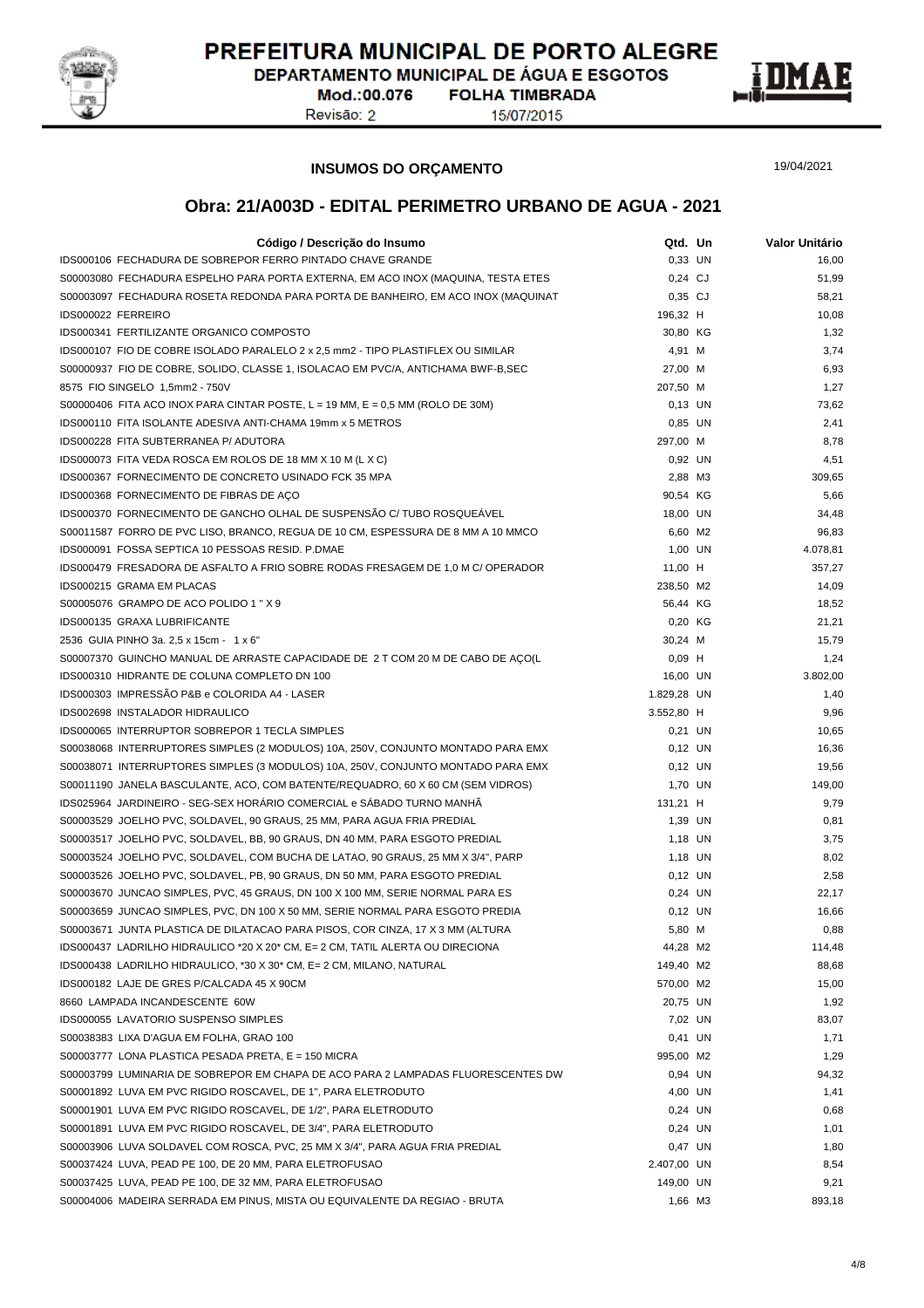

DEPARTAMENTO MUNICIPAL DE ÁGUA E ESGOTOS **FOLHA TIMBRADA** 

Mod.:00.076 Revisão: 2

15/07/2015



#### **INSUMOS DO ORÇAMENTO**

19/04/2021

| Código / Descrição do Insumo                                                     | Qtd. Un             | Valor Unitário |
|----------------------------------------------------------------------------------|---------------------|----------------|
| IDS000316 MANTA MEMBRANA IMPERMEABILIZANTE ASFALTICA                             | 23,90 KG            | 13,94          |
| IDS000318 MAQUINA DE CORTAR ASFALTO                                              | 203,10 H            | 19,00          |
| IDS000151 MARTELETE OU ROMPEDOR PNEUMATICO MANUAL S/ COMPRESSOR S/ OPERADOR      | 1.705,68 H          | 29,78          |
| IDS000017 MESTRE DE OBRAS -SEG-SEX -HORÁRIO COMERCIAL e SÁBADO TURNO MANHÃ       | 5.722,04 H          | 21,19          |
| S00011697 MICTORIO COLETIVO ACO INOX (AISI 304), $E = 0.8$ MM, DE *100 X 40 X 30 | $0,12$ UN           | 595,28         |
| IDS000396 MOTONIVELADORA C/ OPERADOR                                             | $0,95$ H            | 154,51         |
| 2504 MOTOR ELETRICO 2HP P/VIBRADOR LOCACAO                                       | 1,30 $\overline{D}$ | 35,00          |
| IDS004093 MOTORISTA DE CAMINHÃO -SEG-SEX HORÁRIO COMERCIAL e SÁBADO TURNO MANHÃ  | 4.309,15 H          | 11,28          |
| IDS004095 MOTORISTA DE VEICULO LEVE                                              | 46,13 H             | 10,52          |
| IDS000179 MOTOSERRA COM MOTOR A GASOLINA                                         | 68,69 H             | 2,76           |
| IDS000169 MUDA PARA PLANTIO - FUSTE >= 1,80M                                     | 78,85 UN            | 31,89          |
| IDS000399 MÁQUINA DE FURAR TUBO TREPANAÇÃO                                       | 64,00 H             | 2,40           |
| IDS000144 NIVEL OTICO C/ PRECISÃO                                                | 2.324,00 H          | 2,03           |
| IDS000045 OPERADOR COMPRESSOR DE AR                                              | 66,07 H             | 9,32           |
| IDS000388 OPERADOR DE TRATOR - SEG-SEX HORÁRIO COMERCIAL e SÁBADO TURNO MANHÃ    | 2.194,88 H          | 21,66          |
| IDS000109 OPERADOR GUINDASTE                                                     | 102,22 H            | 11,70          |
| <b>IDS000136 OPERADOR MAQUINAS E TRATORES DIVERSOS</b>                           | 35,95 H             | 11,53          |
| IDS004257 OPERADOR MARTELETE COMPACTADOR -SEG-SEX HOR.COMERCIAL e SÁBADO T MANHÃ | 11.425,65 H         | 10,98          |
| IDS004234 OPERADOR RETROESCAVADEIRA                                              | 454,46 H            | 10,52          |
| IDS000426 OPERADOR RETROESCAVADEIRA -SEG-SEX HOR. COMERCIAL e SÁBADO TURNO MANHÃ | 2.043,87 H          | 13,37          |
| IDS000147 OPERADOR ROLO COMPACTADOR                                              | 9,96 H              | 10,05          |
| IDS000149 PA CARREGADEIRA SOBRE RODAS C/ OPERADOR                                | 209,04 H            | 130,08         |
| S00004346 PARAFUSO DE FERRO POLIDO, SEXTAVADO, COM ROSCA PARCIAL, DIAMETRO 5/8"C | 2,00 UN             | 4,92           |
| IDS000118 PARAFUSO NIQUELADO P/ FIXAR PEÇA SANITARIA                             | 14,04 UN            | 8,08           |
| S00011055 PARAFUSO ROSCA SOBERBA ZINCADO CABECA CHATA FENDA SIMPLES 3,5 X 25 MM  | 4,66 UN             | 0,04           |
| IDS000104 PARAFUSO ROSCA SOBERBA ZINCADO CABEÇA CHATA 3,8 x 30 mm                | 11,73 UN            | 0,04           |
| S00004302 PARAFUSO ZINCADO ROSCA SOBERBA, CABECA SEXTAVADA, 5/16 " X 250 MM, PAF | 11,55 UN            | 2,14           |
| IDS000158 PARALELEPIPEDO GRANITICO                                               | 8,71 ML             | 1.470,19       |
| 5562 PARALELEPIPEDO GRANITO P/PAVIMENTO                                          | 24,90 UN            | 3,20           |
| S00020078 PASTA LUBRIFICANTE PARA TUBOS E CONEXOES COM JUNTA ELASTICA (USO EMPOL | $0,02$ UN           | 29,73          |
| 16042 PEDRA DE GRES 12 x 25 x 50cm                                               | 6.791,00 UN         | 3,70           |
| IDS000086 PEDRA PORTUGUESA                                                       | 103,95 M2           | 117,70         |
| 9043 PEDREIRO                                                                    | 153,68 H            | 10,14          |
| IDS004750 PEDREIRO - SEG-SEX HORÁRIO COMERCIAL e SÁBADO TURNO MANHÃ              | 9.485,48 H          | 10,14          |
| IDS000301 PERFIL "U" CHAPA ACO DOBRADA, E = 3,04 MM, H = 20 CM                   | 26,56 M             | 23,47          |
| IDS000292 PERFURATRIZ DIAMANTADA TIPO HILTI                                      | 1.369,44 H          | 2,89           |
| IDS000442 PERFURATRIZ HORIZONTAL SOBRE ESTEIRA, TORQUE MÁXIMO 600KG              | 2.191,15 H          | 54,54          |
| IDS000138 PECA DE MADEIRA NÃO APARELHADA 1 X 7,50 cm                             | 1.224,30 M          | 1,71           |
| IDS000071 PECA MADEIRA 3A QUALIDADE 2,5 x10CM NÃO APARELHADA                     | 414,08 M            | 2,15           |
| IDS000034 PEÇA MADEIRA DE LEI 2,5x7,5cm (1"x3")                                  | 16,00 M             | 5,93           |
| IDS000069 PEÇA MADEIRA DE LEI 6 X 12 CM                                          | 1.317,36 M          | 23,04          |
| IDS000043 PEÇA MADEIRA NATIVA/REGIONAL 7,5x12,50cm (3X5")                        | 6,42 M              | 11,25          |
| IDS000035 PEÇA MADEIRA NATIVA/REGIONAL 7,5x7,5cm (3x3)                           | 18,81 M             | 4,24           |
| IDS000003 PINTOR                                                                 | $2,15$ H            | 10,69          |
| IDS000033 PLACA DE OBRA ADESIVADA                                                | 16,00 M2            | 214,00         |
| IDS000172 PLACA VIBRATORIA COMPACTADOR C/ MOTOR DIESEL S/ OPERADOR               | 10.319,76 H         | 10,09          |
| IDS000304 PLOTAGEM PB EM PDF                                                     | 125,76 M2           | 10,00          |
| IDS000313 PLUG EM PVC DN 3/4                                                     | 830,00 UN           | 0,91           |
| S00004491 PONTALETE *7,5 X 7,5 * CM EM PINUS, MISTA OU EQUIVALENTE DA REGIAO -   | 747,00 M            | 3,96           |
| 2540 PONTALETE PINHO 3a. 3 x 3"                                                  | 326,08 M            | 19,84          |
| IDS000099 PORTA CADEADO ZINCADO OXIDADO PRETO                                    | $0,13$ UN           | 5,89           |
| IDS000101 PORTA DE MADEIRA SEMI-OCA - FOLHA LISA P/ PINTURA 80x2,10x3,5mm        | $0,10$ UN           | 149,56         |
| S00010555 PORTA DE MADEIRA, FOLHA MEDIA (NBR 15930) DE 800 X 2100 MM, DE 35 MMES | 0,24 UN             | 152,27         |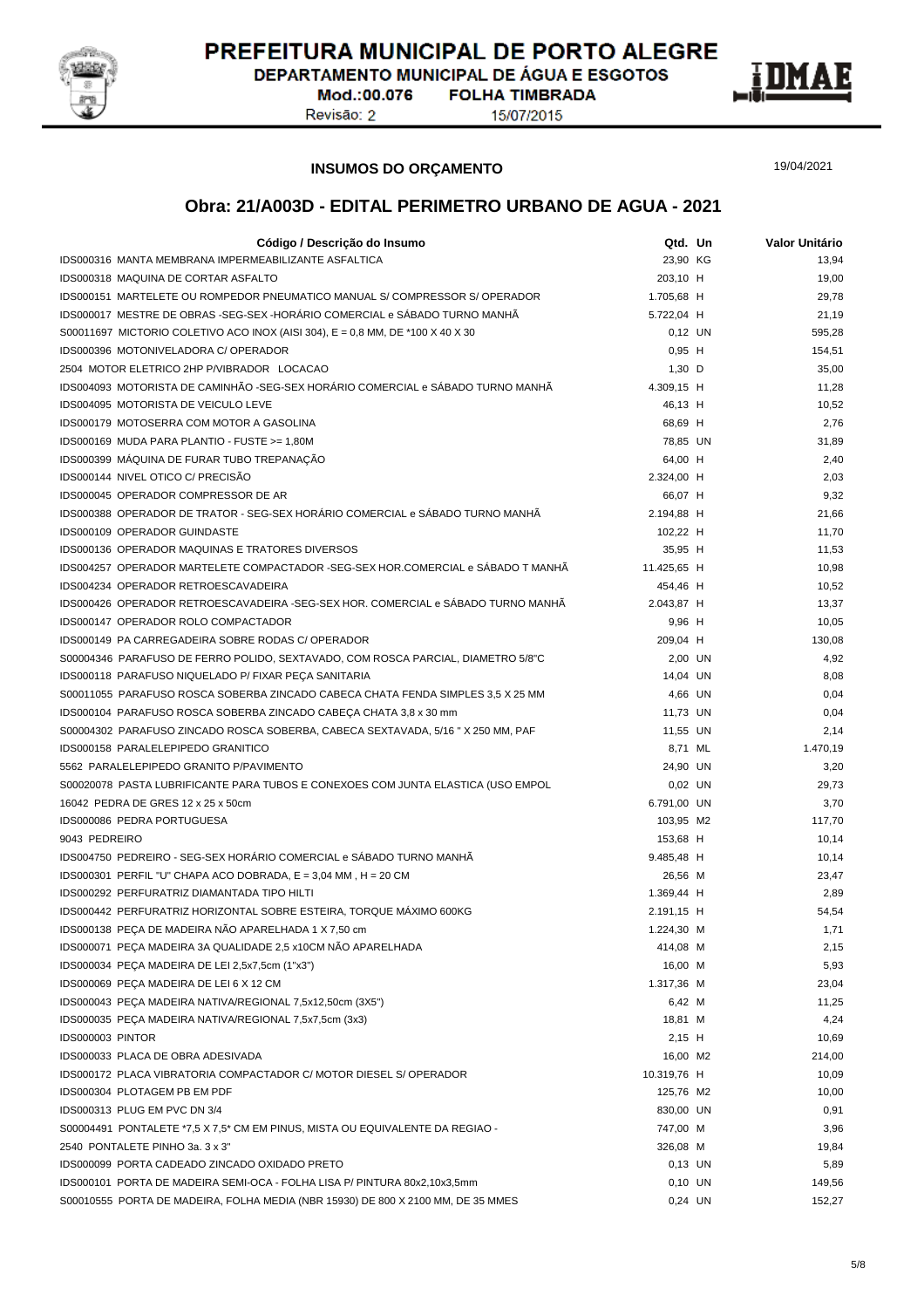

DEPARTAMENTO MUNICIPAL DE ÁGUA E ESGOTOS **FOLHA TIMBRADA** 

Mod.:00.076 Revisão: 2

15/07/2015



#### **INSUMOS DO ORÇAMENTO**

19/04/2021

| Código / Descrição do Insumo                                                   | Qtd. Un     | Valor Unitário |
|--------------------------------------------------------------------------------|-------------|----------------|
| S00025969 PORTA DENTE PARA FRESADORA                                           | 11,36 UN    | 330,61         |
| 2533 PREGOS BITOLAS VARIADAS                                                   | 79,60 KG    | 7,00           |
| IDS000036 PREGOS BITOLAS VARIADAS                                              | 2.330,00 KG | 18,33          |
| IDS000343 PROFISSIONAL NIVEL SUPERIOR                                          | 1.608,00 H  | 46,46          |
| S00011741 RALO SIFONADO PVC CILINDRICO, 100 X 40 MM, COM GRELHA REDONDA BRANCA | 0,47 UN     | 8,95           |
| S00011718 REGISTRO DE PRESSAO PVC, ROSCAVEL, VOLANTE SIMPLES, DE 3/4"          | $0,47$ UN   | 19,42          |
| 2505 REGUA VIBRATORIA 320cm<br><b>LOCACAO</b>                                  | 8,96 D      | 100,00         |
| S00037329 REJUNTE EPOXI, QUALQUER COR                                          | 0.05 KG     | 60,60          |
| 16009 RETROESCAVADEIRA<br>LOCACAO                                              | 74,38 H     | 120,00         |
| IDS000154 RETROESCAVADEIRA S/ RODAS C/ CARREGADEIRA S/ OPERADOR                | 2.166,03 H  | 65,65          |
| IDS005875 RETROESCAVADEIRA, 74HP - (VU = 6 ANOS) - CHP DIURNO C/ OPERADOR      | 28,72 H     | 90,29          |
| IDS005871 ROLO COMPACTADOR DE PNEUS ESTATICO - PRODUTIVA - C/ OPERADOR         | 53,90 H     | 128,67         |
| IDS005684 ROLO COMPACTADOR VIBRATORIO 6,6T- PRODUTIVA - C/ OPERADOR            | 43,84 H     | 99,18          |
| IDS000161 ROLO COMPACTADOR VIBRATORIO LISO S/ OPERADOR                         | 1,56 H      | 80,86          |
| 16051 ROLO LISO CG-11<br><b>LOCACAO</b>                                        | 7,47 H      | 80,86          |
| IDS000176 SAIBRO PARA ARGAMASSA                                                | 1,92 M3     | 60,22          |
| 5548 SAIBRO POSTO OBRA                                                         | 448,20 M3   | 56,95          |
| IDS000087 SAIBRO POSTO OBRA                                                    | 9.188,22 M3 | 56,95          |
| 16104 SARRAFO PINHO 3a. 2,5 x 10,0cm                                           | 339,96 M    | 8,69           |
| S00011622 SELANTE A BASE DE ALCATRAO E POLIURETANO PARA JUNTAS HORIZONTAIS     | 69,65 KG    | 45,43          |
| IDS000001 SERRALHEIRO                                                          | $1,93$ H    | 10,08          |
| 9046 SERVENTE                                                                  | 1.038,20 H  | 8,42           |
| IDS006111 SERVENTE -SEG-SEX HORÁRIO COMERCIAL e SÁBADO TURNO MANHÃ             | 94.332,55 H | 8,42           |
| S00038635 SIFAO PLASTICO EXTENSIVEL PARA LAVATORIO 1 X 1.1/2 "                 | $0,35$ UN   | 7,11           |
| IDS000120 SIFÃO PLASTICO TIPO COPO PARA PIA                                    | 6,67 UN     | 16,58          |
| IDS000040 SINALIZAÇÃO - TIPO PISCA-PISCA                                       | 755,76 UN   | 1.375,00       |
| S00020250 SISAL EM FIBRA                                                       | 4,13 KG     | 12,40          |
| IDS006160 SOLDADOR                                                             | 862,69 H    | 11,94          |
| S00020083 SOLUCAO LIMPADORA PARA PVC, FRASCO COM 1000 CM3                      | $0,06$ UN   | 70,52          |
| 8689 SUPORTE PENDENTE LAMPADA INCANDESCENTE                                    | 20,75 UN    | 1,91           |
| 2538 TABUA DE PINHO 3a. 1 x 12"                                                | 449,84 M    | 28,13          |
| IDS000113 TABUA MADEIRA 2A QUALIDADE 2,5 X 30,0CM (1 X 12")                    | 56,15 M     | 22,46          |
| IDS000102 TABUA MADEIRA 3A QUALIDADE 2,5 x23,00cm - NÃO APARELHADA             | 4.410,52 M  | 4,79           |
| IDS000041 TABUA MADEIRA LEI E=2,5cm (1")                                       | 13,32 M2    | 14,92          |
| 16013 TABULETA DE MADEIRA 50 x 50cm                                            | 10,79 UN    | 92,00          |
| S00021069 TAMPA FOFO 9KG CARGA MAX 12500KG D = 100MM P/ CAIXA REGISTRO DE AGUA | 132,00 UN   | 58,00          |
| IDS000213 TAMPÃO FD DN 600mm ARTIC. PESADO - Inclui transporte                 | 52,00 UN    | 917,42         |
| IDS000403 TANQUE DE ASFALTO ESTACIONÁRIO CAPACIDADE 30.000L                    | 24,90 H     | 148,57         |
| IDS007035 TANQUE ESTACIONARIO CAP 30                                           | 1,89 H      | 148,57         |
| IDS000229 TANQUE P/ ASFALTO + AQUECEDOR TERMICO                                | 82,67 H     | 148,57         |
| IDS000451 TAXA DE DEPOSIÇÃO (DESCARTE) DE MATERIAL ESCAVADO                    | 6.640,00 M3 | 15,00          |
| IDS000031 TAXA RESPONSABILIDADE TECNICA - ACIMA DE R\$ 15.000,01               | 34,00 UN    | 233,94         |
| 300265 TE DE SERVIÇO PEAD 110 X 20                                             | 996,00 UN   | 226,38         |
| 300266 TE DE SERVIÇO PEAD 110 X 32                                             | 49,00 UN    | 240,08         |
| 300269 TE DE SERVIÇO PEAD 160 X 20                                             | 166,00 UN   | 303,26         |
| 300270 TE DE SERVIÇO PEAD 160 X 32                                             | 33,00 UN    | 269,87         |
| 300273 TE DE SERVIÇO PEAD 225 X 20                                             | 166,00 UN   | 177,02         |
| 300274 TE DE SERVIÇO PEAD 225 X 32                                             | 33,00 UN    | 776,93         |
| 300261 TE DE SERVIÇO PEAD 63 X 20                                              | 996,00 UN   | 117,85         |
| 300262 TE DE SERVIÇO PEAD 63 X 32                                              | 16,00 UN    | 117,85         |
| IDS000157 TE DE SERVIÇO PEAD 63x20                                             | 1,00 UN     | 117,85         |
| 300263 TE DE SERVIÇO PEAD 90 X 20                                              | 83,00 UN    | 224,00         |
| 300264 TE DE SERVIÇO PEAD 90 X 32                                              | 16,00 UN    | 234,73         |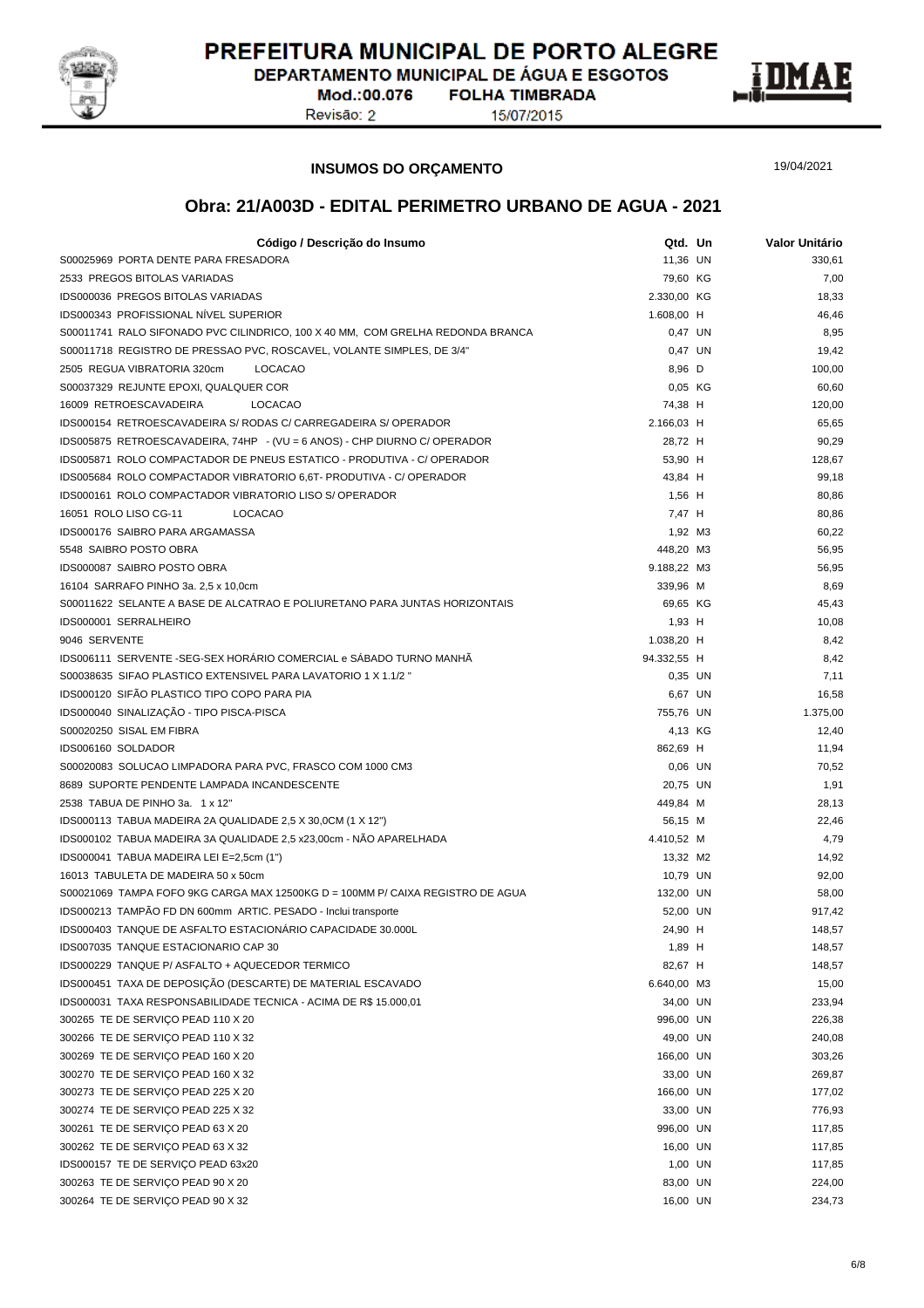

DEPARTAMENTO MUNICIPAL DE ÁGUA E ESGOTOS **FOLHA TIMBRADA** 

Mod.:00.076 Revisão: 2

15/07/2015



#### **INSUMOS DO ORÇAMENTO**

19/04/2021

| Código / Descrição do Insumo                                                     | Qtd. Un      | Valor Unitário |
|----------------------------------------------------------------------------------|--------------|----------------|
| S00007097 TE SANITARIO, PVC, DN 50 X 50 MM, SERIE NORMAL, PARA ESGOTO PREDIAL    | $0,12$ UN    | 7,27           |
| S00007139 TE SOLDAVEL, PVC, 90 GRAUS, 25 MM, PARA AGUA FRIA PREDIAL (NBR 5648)   | 1,05 UN      | 1,37           |
| S00037411 TELA DE ACO SOLDADA GALVANIZADA/ZINCADA PARA ALVENARIA, FIO D = *1,225 | $0,16$ M2    | 25,68          |
| S00010928 TELA DE ARAME GALVANIZADA QUADRANGULAR / LOSANGULAR, FIO 2,11 MM (1MAL | 128,00 M2    | 9,14           |
| S00037524 TELA PLASTICA LARANJA, TIPO TAPUME PARA SINALIZACAO, MALHA RETANGUL1.2 | 1.106,56 M   | 1,78           |
| IDS000028 TELEFONE TARIFA BASICA                                                 | 24,00 UN     | 49,99          |
| IDS000060 TELHA DE FIBROCIMENTO ONDULADA E = 4 MM, DE 2,44 X 0,50M               | 5,92 UN      | 20,64          |
| IDS000139 TELHA DE FIBROCIMENTO ONDULADA E = 4MM, DE 2,44X0,50M                  | 3,00 M2      | 16,92          |
| S00007194 TELHA DE FIBROCIMENTO ONDULADA E = 6 MM, DE 2,44 X 1,10 M (SEM AMIANT  | 12,44 M2     | 27,27          |
| S00012869 TELHADOR                                                               | 1,17 H       | 14,30          |
| IDS000216 TERRA VEGETAL POSTO OBRA                                               | 7,93 M3      | 165,08         |
| IDS000084 TIJOLO MACICO 20,0 X 10,0 X 5,0CM                                      | 26.228,00 UN | 0,60           |
| S00038101 TOMADA 2P+T 10A, 250V (APENAS MODULO)                                  | $0,24$ UN    | 8,83           |
| IDS000108 TOMADA SOBREPOR 2P UNIVERSAL 10A/250V - PIAL OU SIMILAR                | $0,20$ UN    | 15,83          |
| IDS007592 TOPOGRAFO                                                              | 3.917,08 H   | 15,15          |
| IDS000056 TORNEIRA CROMADA 1/2" OU 3/4" P/ LAVATORIO                             | 7,02 UN      | 72,05          |
| IDS000401 TRATOR DE PNEUS POT 105 CV TRAÇÃO 4 X 4, PESO C/ LASTRO 5775 KG C/ OPE | 24,90 H      | 166,96         |
| IDS000155 TRATOR ESTEIRA S/ OPERADOR                                             | 39,48 H      | 103,89         |
| 100054 TUBO CERAMICO JE PB 150                                                   | 172,64 M     | 31,36          |
| IDS000279 TUBO CONCRETO ARMADO ESGOTO SANIT EA-2 PB JE DN 400 MM                 | 148,00 M     | 119,58         |
| S00040335 TUBO DE CONCRETO ARMADO PARA ESGOTO SANITARIO, CLASSE EA-2, COM ENCAIP | 132,00 M     | 108,97         |
| IDS000205 TUBO FD PB DN 400mm K-7                                                | 99,00 M      | 845,30         |
| IDS000206 TUBO FD PB DN 500mm K-7                                                | 99,00 M      | 1.112,80       |
| IDS000207 TUBO FD PB DN 600mm K-7                                                | 99,00 M      | 1.487,30       |
| IDS000189 TUBO PEAD PB DE 110MM PE 80 SDR 13,6 AGUA                              | 16.035,60 M  | 95,90          |
| IDS000190 TUBO PEAD PB DE 160MM PE 80 SDR 13,6 AGUA                              | 2.863,50 M   | 201,43         |
| IDS000166 TUBO PEAD PB DE 20mm PE 80 SDR 9 AGUA                                  | 9.667,70 M   | 4,03           |
| IDS000193 TUBO PEAD PB DE 225MM PE 80 SDR 13,6 AGUA                              | 2.863,50 M   | 397,32         |
| IDS000195 TUBO PEAD PB DE 315MM PE 80 SDR 13,6 AGUA                              | 2.863,50 M   | 779,03         |
| IDS000167 TUBO PEAD PB DE 32mm PE 80 SDR 11 AGUA                                 | 763,60 M     | 7,96           |
| IDS000187 TUBO PEAD PB DE 63MM PE 80 SRD 11 AGUA                                 | 13.363,00 M  | 38,05          |
| IDS000188 TUBO PEAD PB DE 90MM PE 80 SDR 13,6 AGUA                               | 190,90 M     | 64,09          |
| S00009836 TUBO PVC SERIE NORMAL, DN 100 MM, PARA ESGOTO PREDIAL (NBR 5688)       | $0,33 \, M$  | 14,99          |
| S00009835 TUBO PVC SERIE NORMAL, DN 40 MM, PARA ESGOTO PREDIAL (NBR 5688)        | 1,16 M       | 5,40           |
| S00009838 TUBO PVC SERIE NORMAL, DN 50 MM, PARA ESGOTO PREDIAL (NBR 5688)        | 1,59 M       | 9,20           |
| S00009868 TUBO PVC, SOLDAVEL, DN 25 MM, AGUA FRIA (NBR-5648)                     | 2,52 M       | 4,11           |
| IDS000340 TUTORAMENTO PARA MUDAS C/ AMARRAS                                      | 19,71 M      | 7,18           |
| IDS000276 UFM - TAXA MUNICIPAL                                                   | 2.000,00 UN  | 4,46           |
| IDS005808 USINA DE ASFALTO A QUENTE FIXA CAP 40/80T/H C/ OPERADOR                | 41,33 H      | 2.135,51       |
| IDS000395 USINA DE ASFALTO FRIO C/ OPERADOR                                      | $0,95$ H     | 113,16         |
| IDS000163 USINA PRE-MISTURADORA DE SOLOS                                         | $2,08$ H     | 227,71         |
| S00021112 VALVULA DE DESCARGA EM METAL CROMADO PARA MICTORIO COM ACIONAMENTO PPR | $0,12$ UN    | 210,81         |
| IDS000077 VALVULA EM PLASTICO BRANCO 1" S/ UNHO S/ LADRAO P/ LAVATORIO           | 7,02 UN      | 3,53           |
| IDS000398 VALVULA GAVETA FLANGEADA DN 100 mm TREPANACÃO                          | 16,00 UN     | 638,03         |
| IDS000400 VALVULA GAVETA FLANGEADA DN 300 mm TREPANAÇÃO                          | 16,00 UN     | 3.156,50       |
| 100071 VALVULA REDUTORA DE PRESSÃO DN 75                                         | 16,00 UN     | 5.323,53       |
| IDS000054 VASO SANITARIO SIMPLES                                                 | 0,35 UN      | 127,29         |
| IDS000402 VASSOURA MECANICA REBOCAVEL C/ ESCOVA CILINDRICA LARG UTIL 2,44M       | 26,44 H      | 5,76           |
| S00006138 VEDACAO PVC, 100 MM, PARA SAIDA VASO SANITARIO                         | 0,35 UN      | 2,74           |
| IDS000024 VEICULO UTILITARIO - C/ MOTORISTA                                      | 5,58 MS      | 2.262,44       |
| IDS000474 VEICULO UTILITÁRIO C/ MOTORISTA                                        | 1.344,00 H   | 12,86          |
| IDS073331 VIBRADOR DE IMERSAO MOTOR GASOLINA                                     | 111,44 H     | 2,80           |
| IDS000094 VIBRADOR DE IMERSÃO C/ MOTOR ELETRICO                                  | 11,37 H      | 1,68           |